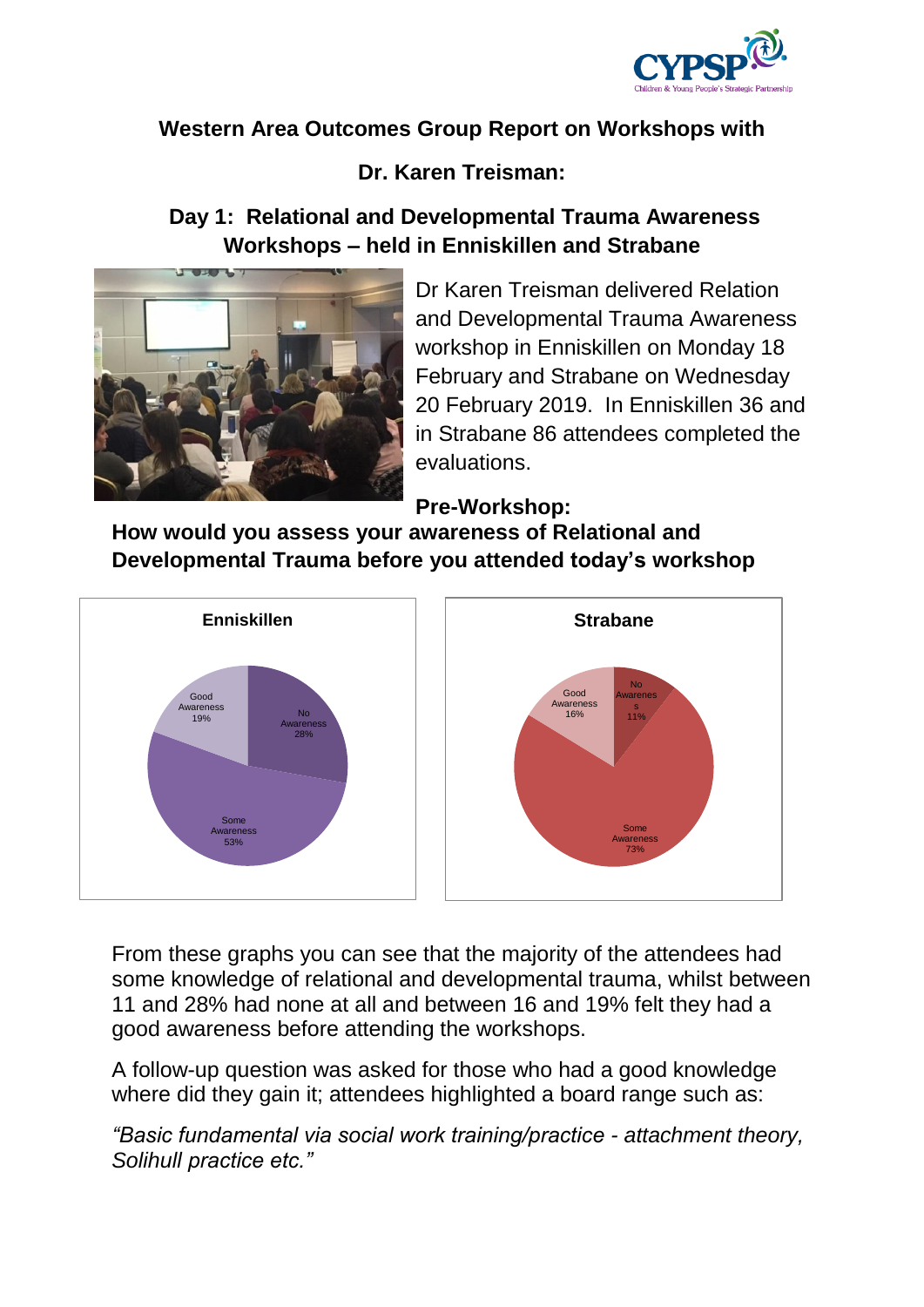*"University, own research, training"*

*"Have attended training before, worked with children with trauma. Deliver some training on safeguarding, child developmental and trauma"*

*"I work with GRFB/EITP Programmes. This has provided some background into the IMPT of trying to prepare parents to parent and prevent ACEs"*

### **After Workshop:**

### **Has your awareness of Relational and Developmental Trauma increased from today's workshop?**

100% of the attendees in Fermanagh and 99% of the attendees in Strabane felt that their awareness had increased from today's workshop, 1% in Strabane felt it had stayed the same.

### **Attendee's comments:**

*"Very good insight/examples provided by presenter to enhance awareness of factors"*

*"See person behind behaviour/connection before correction"*

*"I found this training really interesting. Looking forward to see how I can implement in the workplace tomorrow"*

*"Especially loved the visuals such as the shark infested waters and the patchwork"*

*"Facilitator broke down the stages of trauma really well for better understanding"*

*"Fabulous morning relatable experiences excellent."*

*"Very informative; relaxed albeit a heavy day".*

### **How beneficial has today's event been for you in terms of your work?**

100% of attendees in Strabane found the workshop beneficial whilst 1 person didn't find it beneficial in Enniskillen.

They Stated:

*"Very beneficial as I work closely with parents and children. Do a lot of group work, home visits"*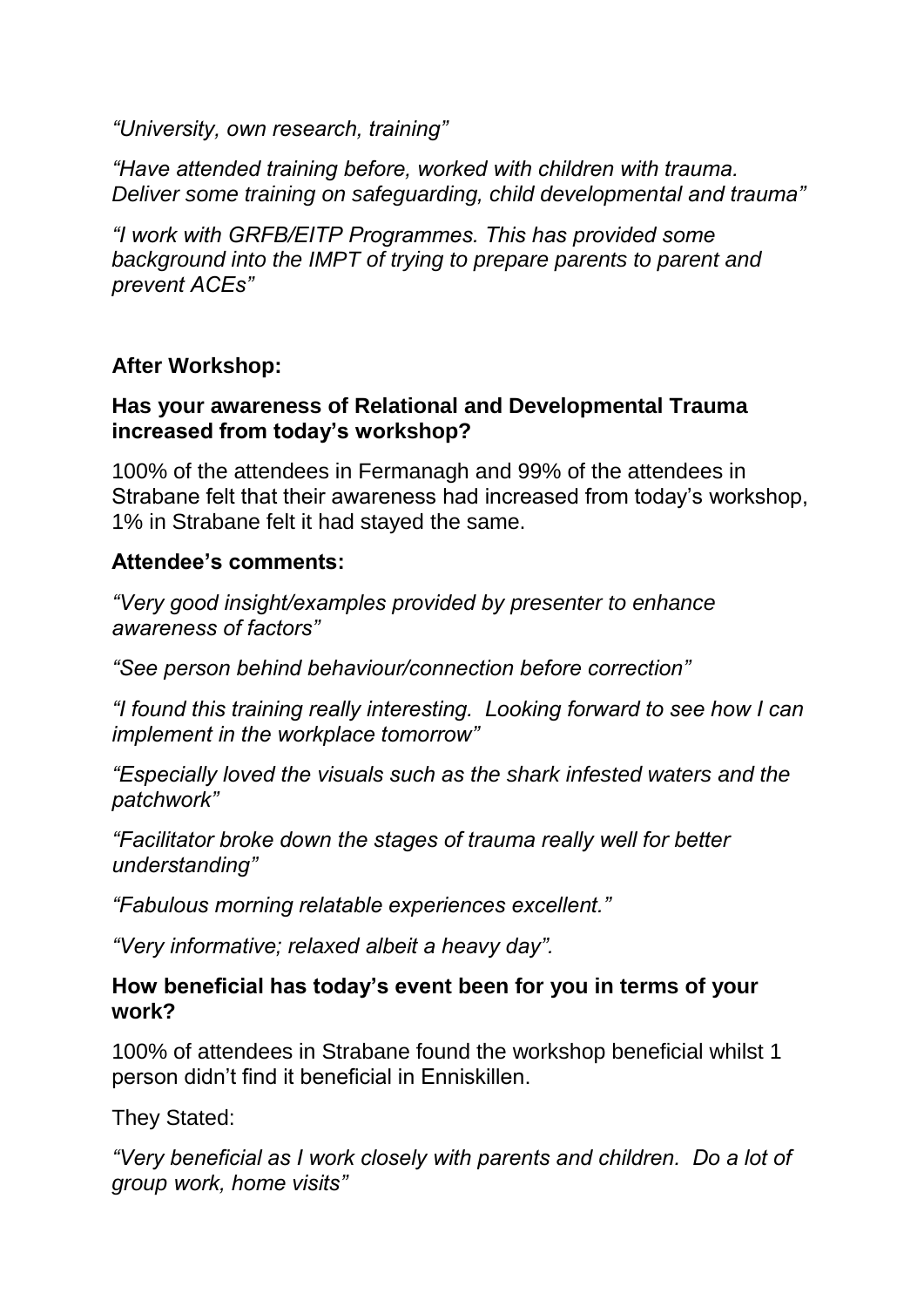*"Great information and examples, very interesting on how trauma manifests and triggers"*

*"The case studies were really beneficial"*

*"Very beneficial - I work with school age mothers-reinforces the need to work creatively/I am involved with 3 generations , mother, baby and grandmother-had actually not ever properly considered the parenting patchwork (re issues such as praise…what does praise mean to each generation of the family"*

*"Reminded me to be careful of how I write my notes, try to separate my own prejudices from facts"*

*"Excellent training delivered and a very good pace gives the child back a voice"*

**Reflecting on anything you have learned from today's workshop will you change any element of your working practice**.



## **Comments included:**

*"Think more about my use of language as it is important to use positive language making the connection before the correction"*

*"Very relevant to education and how teachers need to respond in an appropriate way"*

*"Would definitely expand my knowledge of links to trauma and the young people I work with"*

*"Training/awareness training for staff re triggers, underlying reasonslooking at childhood experiences etc."*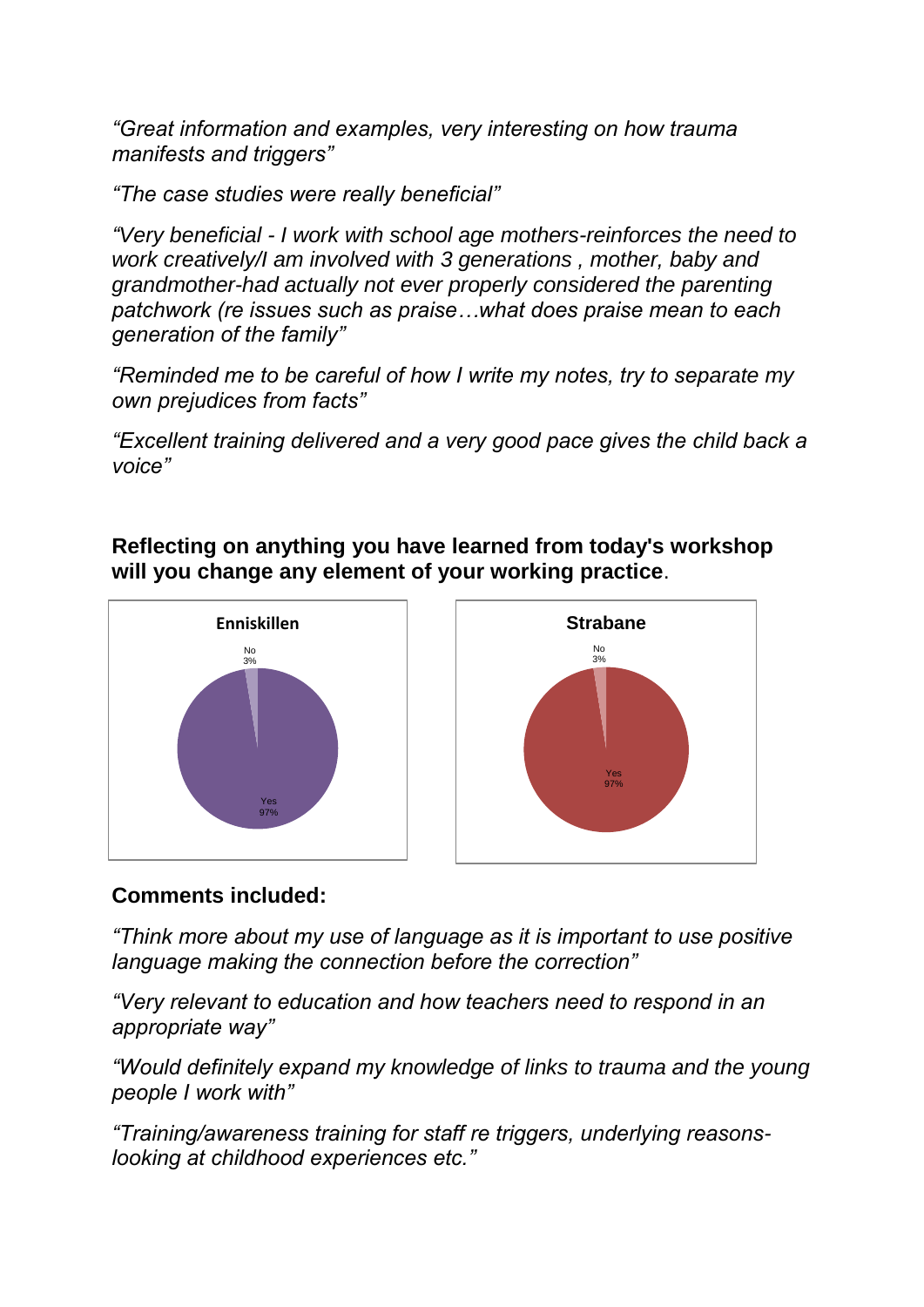*"I plan to use the patchwork exercise in my safe carer assessment with children. Be aware of child's window of tolerance when they experiencing hypo-arousal, low mood, use of "shake up" sensory processing to increase window of tolerance"*

*"Try to remember even the adults may have experienced relationship trauma"*

*"Being more mindful of how to work with individuals and the service we provide"*

*"Take a more holistic view of client. Refocus on compassion towards clients and colleagues"*

## **Future steps**

Following today's workshop what would you like to see happen next?

The attendees gave the following suggestions.

*"Follow-up workshops. More training to implement strategies that support young people who have experienced trauma"*

*"I would like to see ACES go into school and train all teachers on Adverse Childhood Experiences"*

*"I would love to see a workshop/programme specifically for parents. (Parents need to be aware of their actions and effect on children). Before things get to the stage of intervention"*

*"More training by Karen!"*

*"I would like to see schools attend this training to help teachers become aware of trauma and impact in it as a child and how they present in schools and what approach they should use. I will pass on details of this training to schools I work with"*

*"More opportunities for staff to attend workshop to increase trauma awareness and then support more integrated working across services"*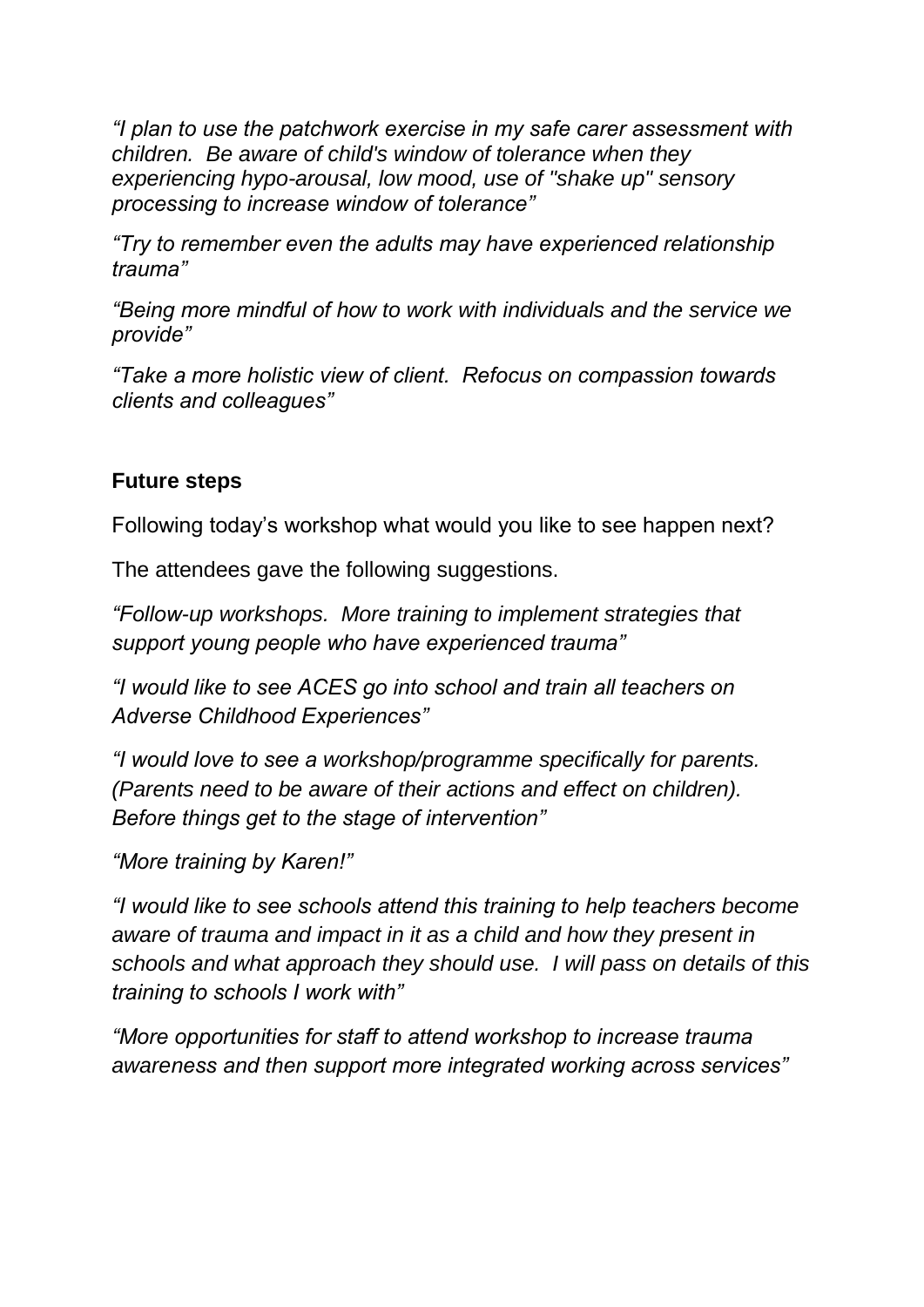### **Day 2: What is a Trauma Informed and Trauma Responsive Organisation Workshop?**

Dr Treisman delivered Trauma Informed and Trauma Responsive Organisation workshops in Omagh on Tuesday 19 February and Derry on Thursday 21 February. 41 attendees completed the evaluations in Omagh and 57 attendees completed the evaluations in Derry.



Pre-workshop:

### **How would you assess your awareness of Trauma Informed and Trauma Responsive Organisations before you attended today's workshop**



Most of the attendees stated that they had some awareness of Trauma informed and Trauma responsive organisations, between 12 and 23% had a good awareness and 12-14% felt that they had no awareness.

### **Comments from attendees:**

*"We have a lot to do but delighted that we've started the conversation"*

*"Working with children with attachment issues who were affected by trauma. Also, a close relationship with a young child (adopted nephew) who suffered early childhood"*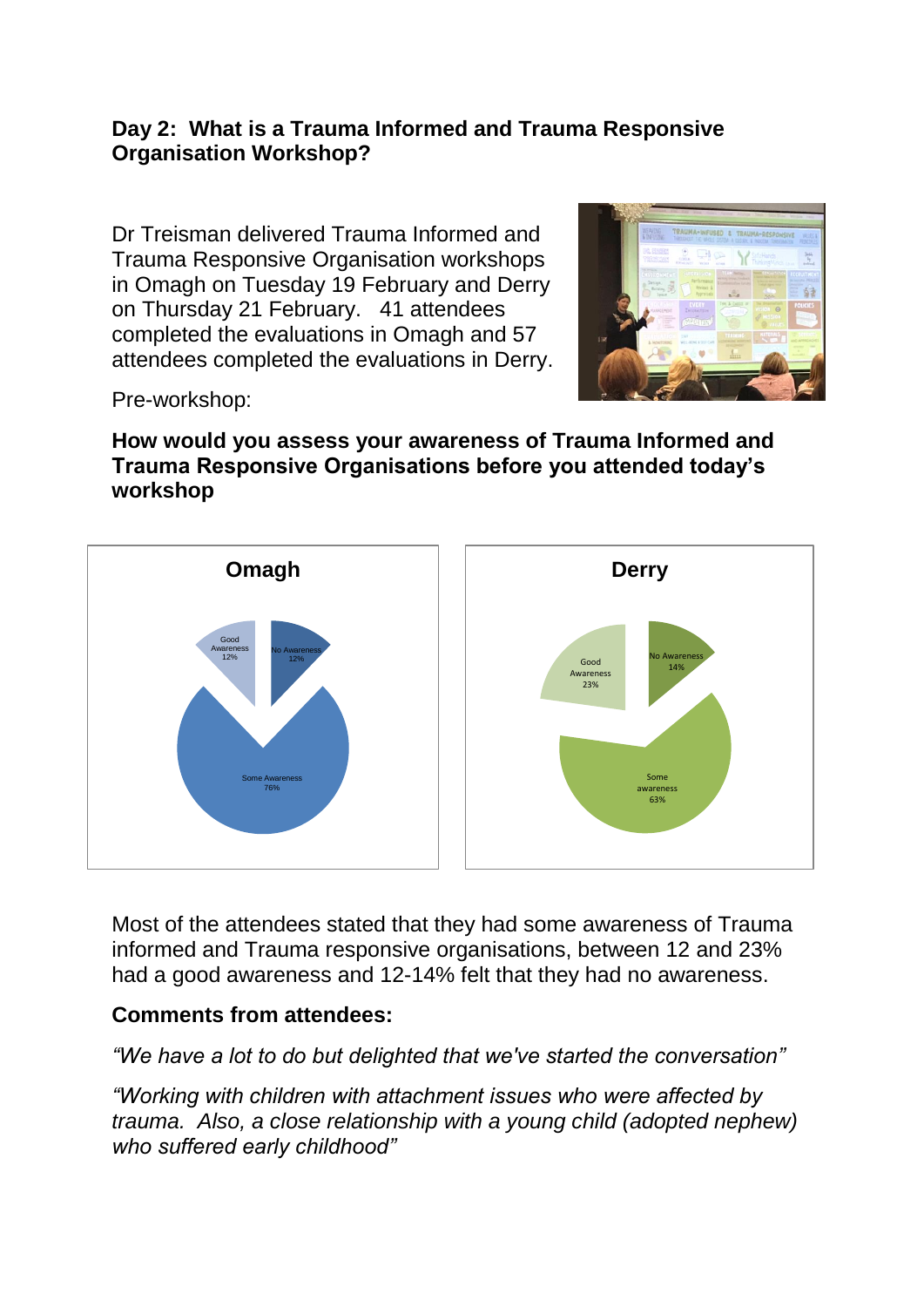*"Previous work, training, reading, ACE Conferences x2. However less understanding of relating to trauma in children. How this can present and intervention"*

*"KT workshop, conferences, literature"*

*"Working in Trust for 39 years. Work involved working with young children, teenagers and adults who have been traumatised. I am also BHCP counsellor and provided counselling to the above and includes victims and survivors of the troubles."*

*"Training as Assistant Designated Teacher and through school. Attendance of ACES launch."*

### **After Workshop**



#### **Has your awareness of Developing a Trauma informed organisation increased from today's workshop?**

In Derry 100% of the attendees felt that their awareness of developing a trauma informed organisation had increased whilst in Omagh 1 person felt it has stayed the same. The attendees give the following comments:

*"Very inspirational and detailed explanation of how it can influence each of us as human being and also in our roles - mine as a student counsellor".*

*"Definitely thought provoking. Great ideas to take away into my organisation and implement them i.e.: team meetings, staff self-care"* 

*"Very much so. A very interesting workshop, and really made me more aware of trauma. Especially regarding management and staffing of an organisation"*

*"I have developed a greater understanding in particular of how/ importance of supporting staff in a trauma informed way. It also gave me* 

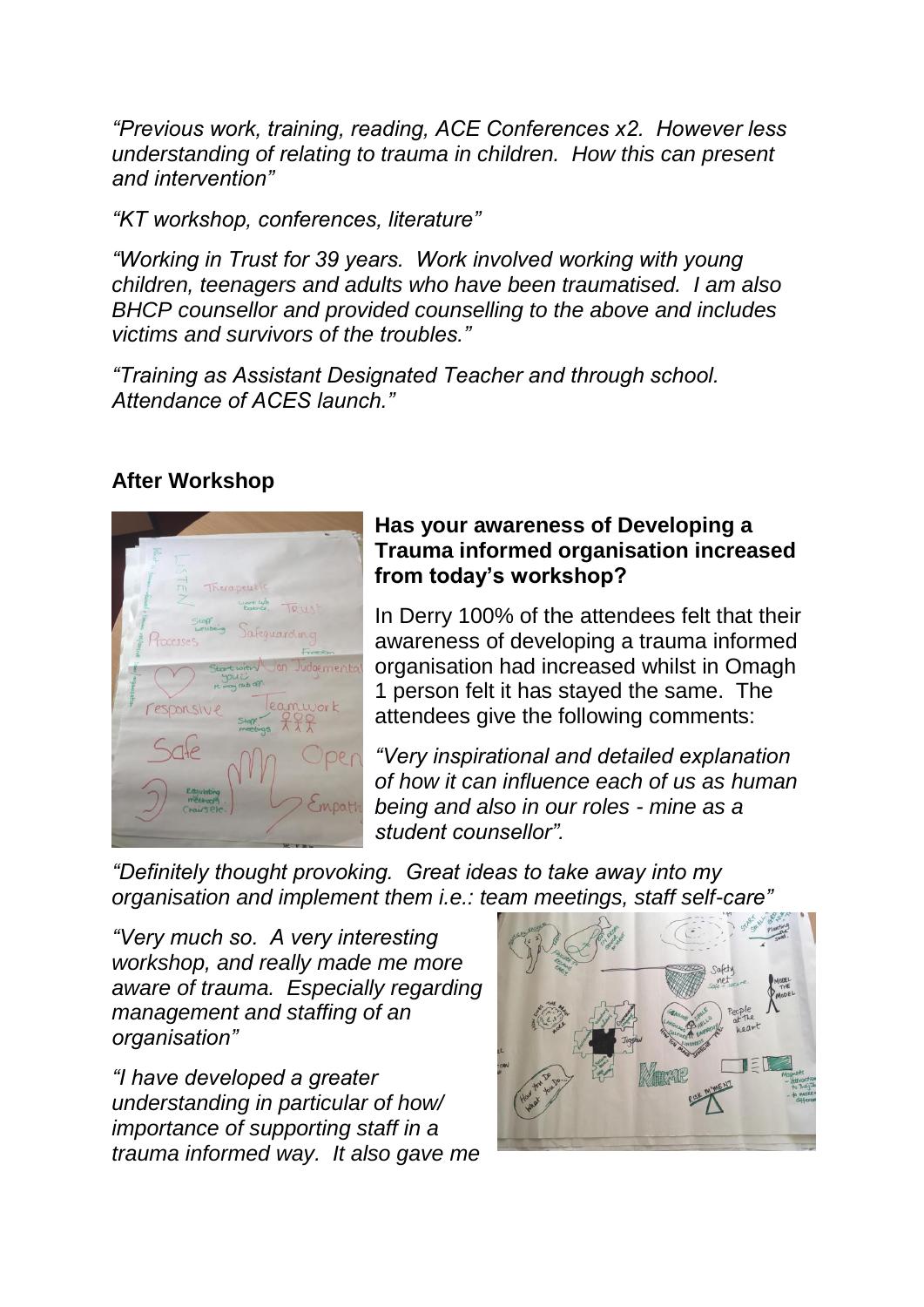*a greater insight into how my experience of working within a traumatised organisation has impacted on me".*

*"To make me more aware for staff meetings, how staff may feel about them. Ideas how to improve them- make them more respectful"*

*"There was so much to enrich previous knowledge but practical approaches that could be embedded into practice as a next step to ACEs. These don't cost money but do need personal responsibility and commitment to a value/integrity based approach for all families that is tailored to individual regardless of who they are"*

### **How beneficial has today's event been for you in terms of your work?**

100% of the attendees at both the Omagh and Derry workshops highlighted that they found the workshops beneficial. Some of their comments are as follows:

*"Very informative. I will continue to follow Karen's work and strive to be as informed as possible"*

*"Reminded me of importance of supervision, my role in this, checking in with staff. Reminder of need for curiosity - with service users and staff"*

*"All very relevant. Brilliant! Karen is an inspiration! Knowledgeable and informed. Delivery style is warm and enjoyable. Makes complex issues understandable"*

*"Very much so. I have just taken up post one month ago as manager and I want to be mindful of many areas and this workshop has really been an eye opener".*

*"I attended todays workshop with 5 of my colleagues and we are going to bring back our learning to hopefully implement a more trauma informed organisation and responsive"*

*"I can make changes and encourage others to do the same. I will model the model."*

*"I will be able to take back information to senior management and plant the seed of becoming a Trauma Informed Organisation."*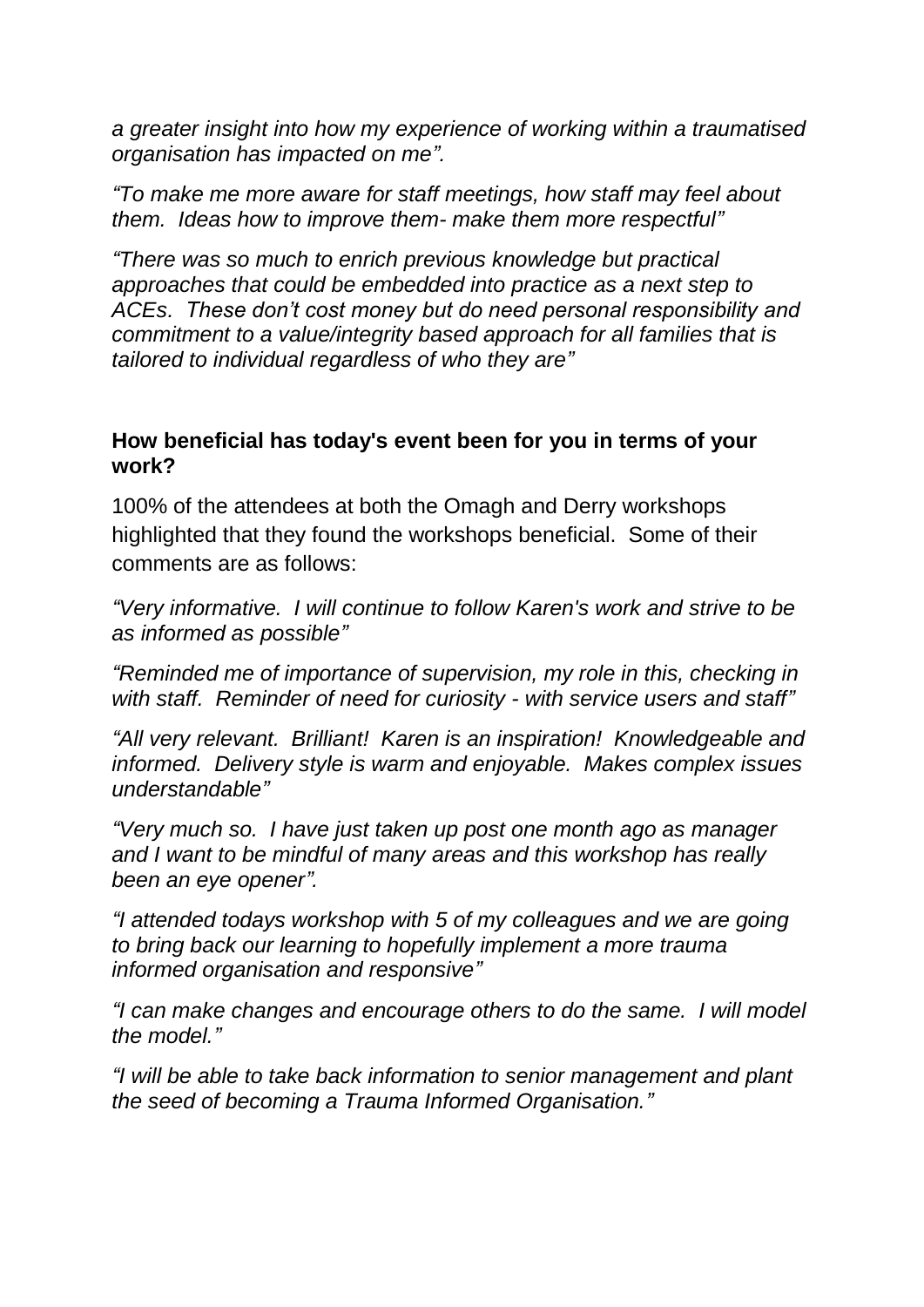*"To make me think how important a workplace is supporting staff and influencing their emotional wellbeing - and what I can't maybe do to influence this."*

*"Very positive, very informative. I will share all my information/ practice but more so with passion that Dr Karen has shared with us".* 

*"I would like to be able to apply strategies and policy changes but feel that there is a huge void between what we need to do and how we can begin the journey to get there. Even something as factual as how would we go about costing, organising and planning whole-school training."*

## **Reflecting on anything you have learned from today's workshop will you change any element of your working practice.**

100% of respondents in Omagh said that they would change elements of their working practice whilst 1 attendee at the Derry workshop said that they wouldn't. Some of their comments are:



*"Self-care and wellness. Tiny changes to improve [work] environment."*

*"Think about language I use and how this can be re-traumatising towards others, not to make assumptions using own bias. Feedback to manager on working towards becoming trauma aware-understand not same as being trauma informed"*

*"I will definitely change our team meetings in terms of style and ensure active participation by all"*

*"Embrace change more, be more proactive in advocating for trauma informed practice"*

*"I will be more aware of more areas where I work, with whom I work with and all those I come into contact with including those I speak on the phone too"*

*"Finish team meetings on a positive. Talk to staff about todays workshop. Help them walk through the experiences of a service user"*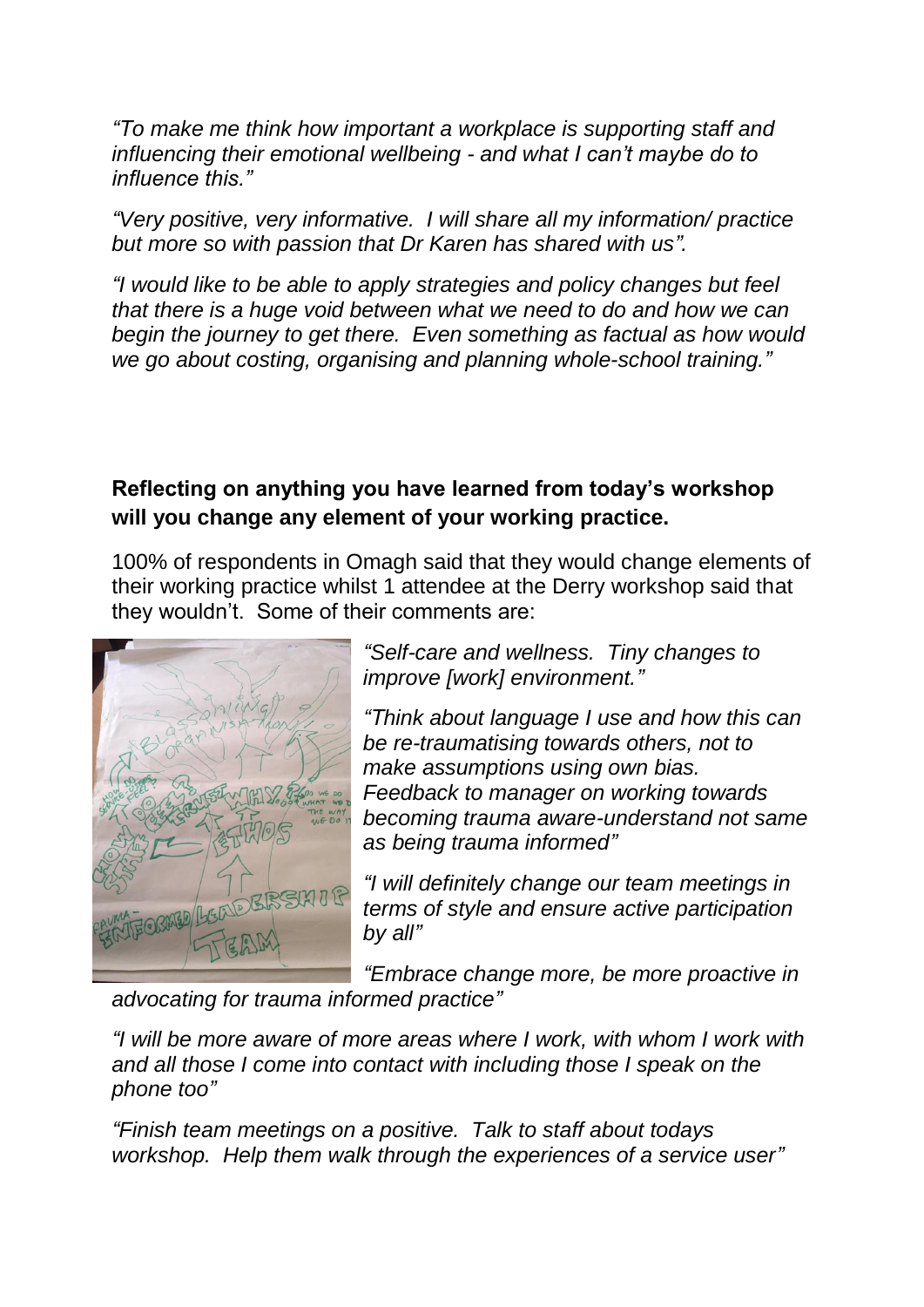*"Absolutely, more child centred approach in terms of awareness and seeing past my own stuff"*

*"Be more mindful of language and interactions. "Ripples make waves". Promote hope and resilience."* 

*"Encourage all staff to attend this training. Speak to my supervisors, pass on the wealth of knowledge."*

*"Language, body language, empathy. School situation. 'If a flower doesn't bloom, you fix the environment'"*

*"The environment where I work can include more positive messages. I really want to work on positive language".*

### **Future steps**

Following today's workshop what would you like to see happen next?

*"Multi-agency workshops to discuss changing our ways of workingbriefing statutory and voluntary together!"*

*"Implementation workgroups/focus groups to continue to follow up on such a wealth of training. All is great undertaking training but the proof is in the implementation of the knowledge to become a trauma informed organisation"*

*"Trauma informed leadership. Further courses to address the strategies and the encouragement of school principals/college directors to get on board"*

*"Organisation to really take ownership of concept of being more trauma aware from client and personal perspective"*

*"More training on strategies and specific workshops on steps to take to become trauma responsive organisation."*

*"More staff trained in trauma and making steps towards being a trauma informed organisation"*

*"Managers and rest of staff attending the training, in order to become trauma informed."*

*"Perhaps a "working group" of organisations to reflect and support each other to implement trauma informed approaches in work-place, e.g. sharing good practice etc."*